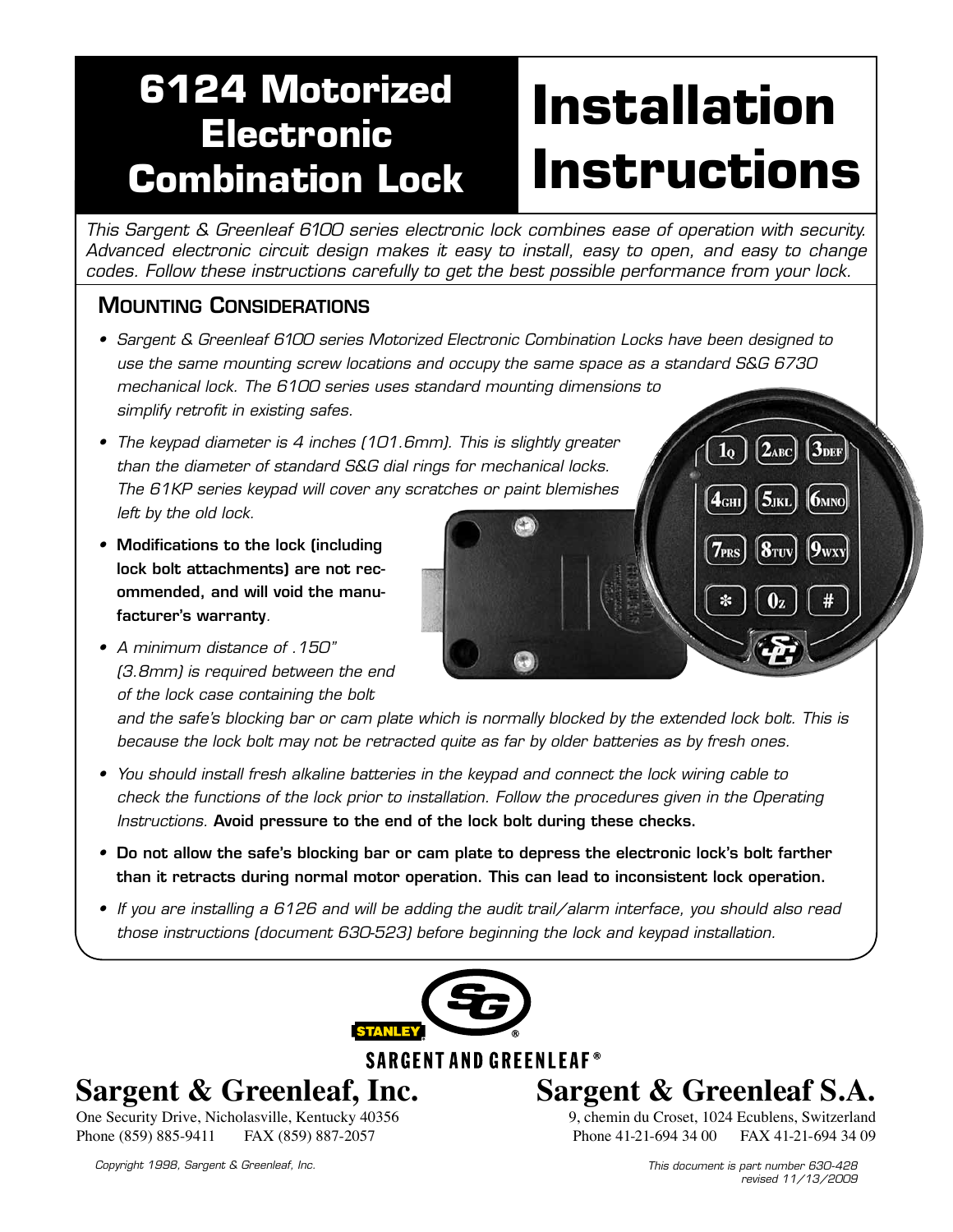# Installation Notes . . .

Although the model 6100 series is easy to install, we recommend the following procedures be performed only by an experienced locksmith or safe technician. Your safe may incorporate relocking devices that are attached to the combination lock. Misalignment or detachment of these devices can result in a lockout—a condition where the safe cannot be opened without damage.

## Additional Items You Will Need . . .

The 6100 series requires two 9-volt alkaline batteries (not included). We recommend fresh Duracell<sup>®</sup> batteries. Do not use old or partially drained batteries in your lock. New batteries will power your lock for approximately 5,000 openings when used without the time delay feature.

Many installations can be performed with nothing more that a medium phillips screwdriver. If the manufacturer of your safe has made external relock device attachments to the lock, specialized tools and knowledge may be required.

## Installation . . .

Step 1

Remove the existing lock (if present). The mounting plate should be smooth and flat, with  $\frac{1}{4}$ -20 (M6) mounting screw holes. The wire channel (spindle hole) must have a diameter of at least 5 ⁄16 inch (8mm).

The 6100 series can be mounted righthand, left-hand, vertical-up, or vertical-down without any modifications or adjustments.



#### Step 2

Use a reamer or round file to remove any sharp edges from the wire channel (spindle hole) that might damage the wire cable.

Run the connector through the wire channel. Gently pull the connector and all excess cable to the outside of the safe. Make sure the cable is not crimped or stressed at any point.

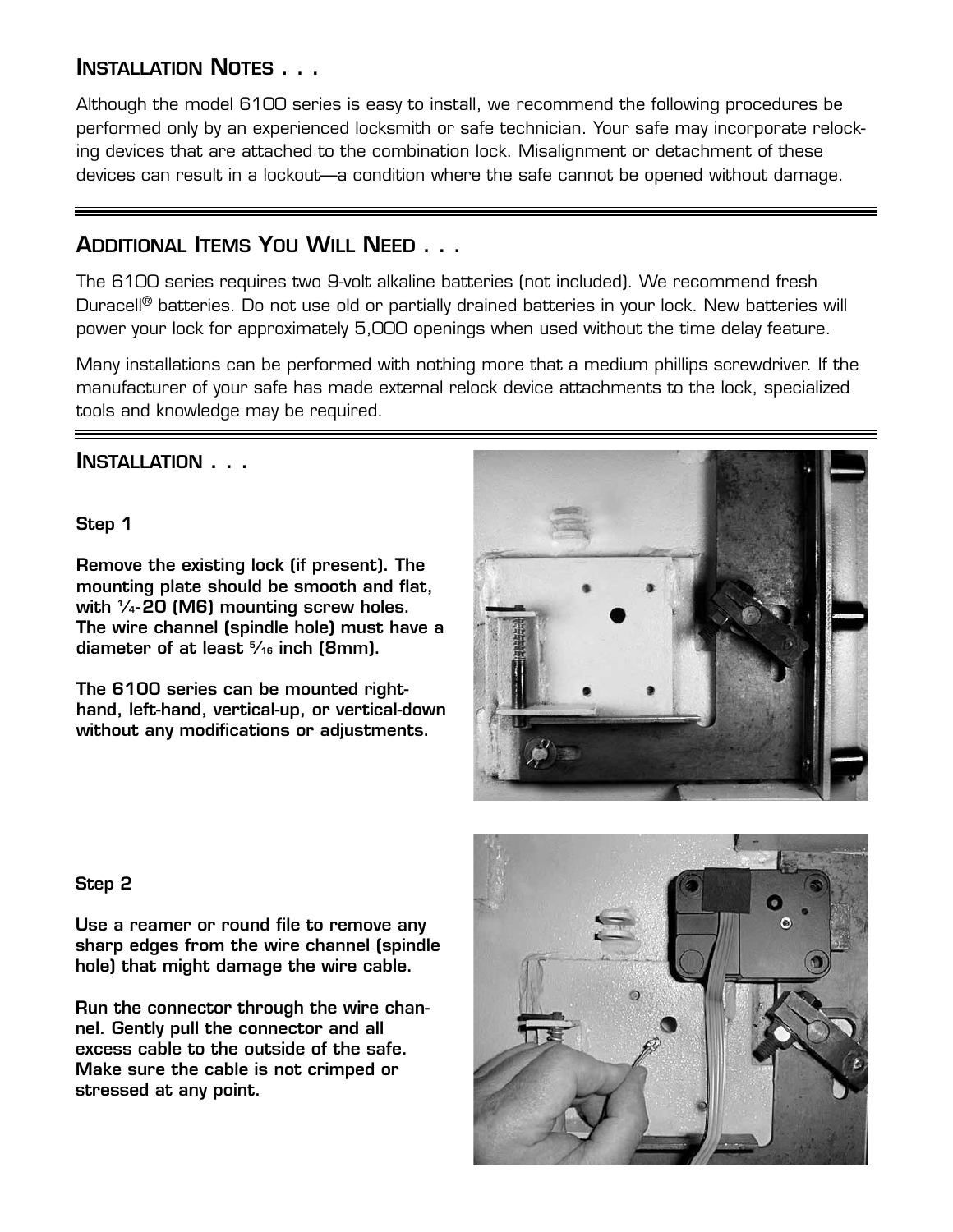Once you've made sure the wire cable is not crimped or in contact with any sharp surface, attach the lock to the safe's mounting plate. Use the three  $\frac{1}{4}$ -20 (or metric M6) screws provided. Tighten securely so the lock is attached firmly to the plate.

The lock incorporates a bolt-through cover that allows mounting with the cover in place. Removing the cover voids the prod uct warranty.



#### Step 4 (FOR SAFES WITH RELOCK DEVICES)  $\overline{\phantom{a}}$

This installation requires attachment of the safe manufacturer's relock device plate to the lock cover using the cover screws. If your situation is similar, be sure the thickness of the relock device plate(s) is not great enough to prevent the screws from engaging the lock case by at least four threads. If necessary, use longer 8-32 (M4) machine screws to insure proper fit.

The photo also illustrates a required space of at least .150" (3.8mm) between the end of the lock body and the blocking bar of the safe's boltwork.



#### Step 5

Make sure that the lock bolt does not bind against the safe's boltwork. 6100 series locks are sensitive to bolt end and side pressure. The safe's blocking bar or cam must not depress the lock's bolt far ther than it retracts under normal motor operation. Check to make sure this doesn't happen when the safe handle is moved to retract the door bolts (unlock the safe).

This photograph shows boltwork in the locked position which places pressure on the side of the lock bolt. This could prevent the lock from opening properly.

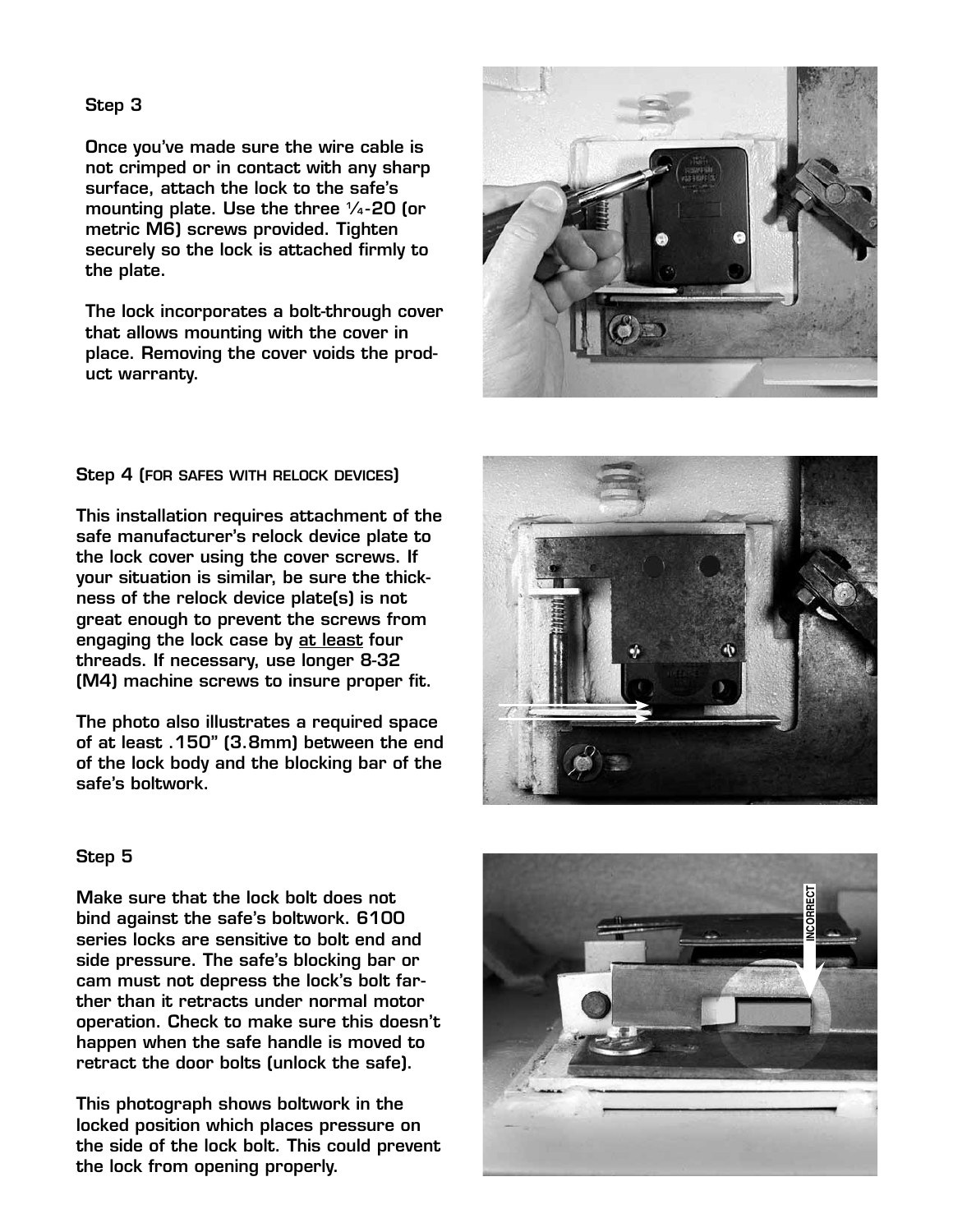The boltwork bind has been relieved by removing a small amount of material from the right side of the boltwork opening. When the safe's boltwork is fully thrown to the locked position, there is an air space on all sides of the electronic lock's bolt.



#### Step 7

Run the connector and wire cable through the center hole of the mounting base. Then use the included 8-32 (M4) machine screws to attach the base to the safe door. The attaching screw holes will line up with those used for any standard S&G dial ring (excluding R132 key locking dial rings).



#### Step 8

Install a new 9-volt alkaline battery in each of the keypad's battery holders (Duracell<sup>®</sup> is recommended). Support the top of each holder as the battery is inserted. This will prevent bending or breaking the holder.

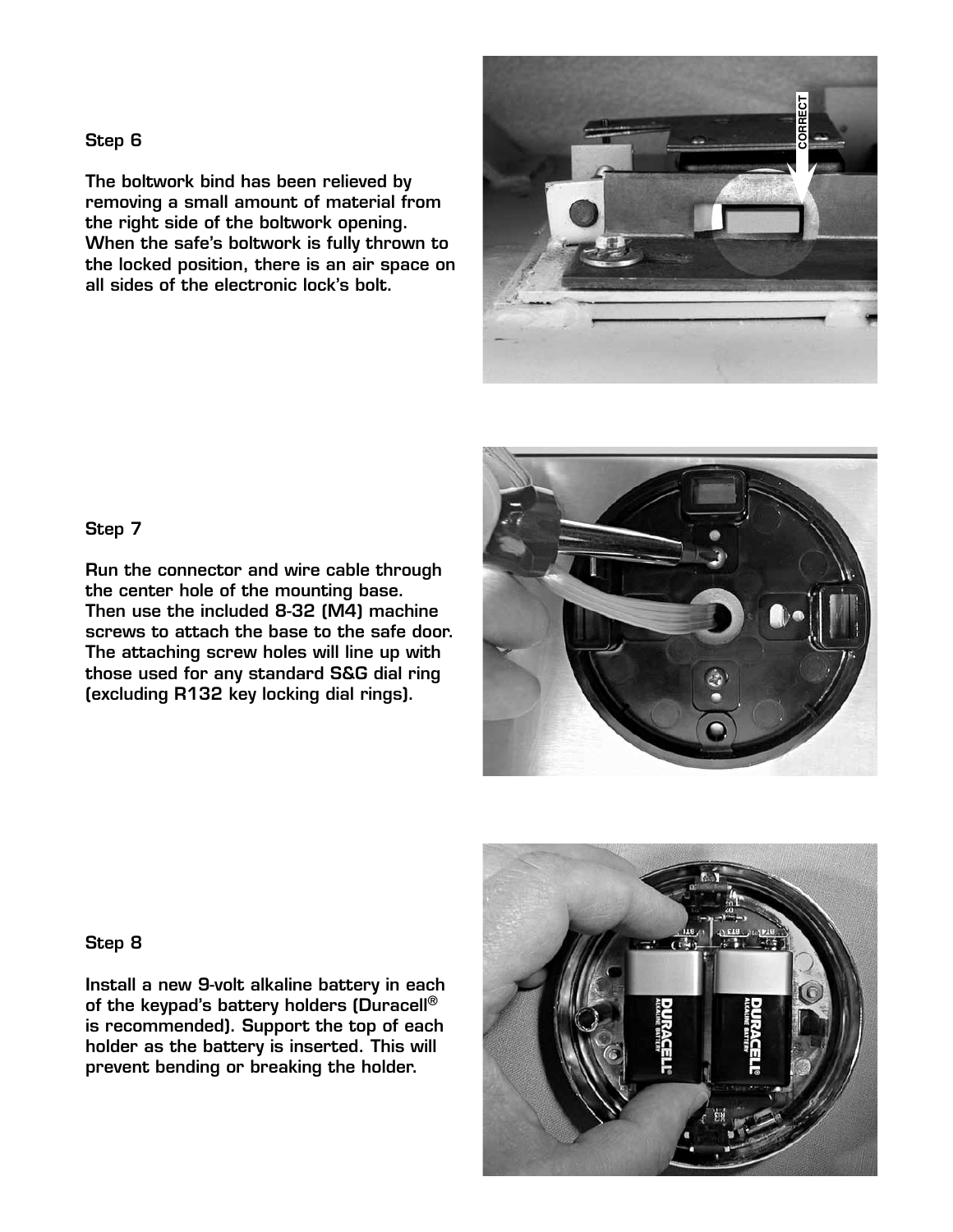The wire cable connector is shaped so that it will fit into the circuit board receptacle only when aligned correctly. Insert the connector into its receptacle in the keypad housing. If it does not slide easily into place, **do not force it**. This means you need to turn it 180º before attempting to insert it again. If the batteries are installed in the keypad, you will see the red LED light momentarily when the connector is first plugged in.

*ALIGN RIDGE WITH SLOT*

*Tamper Indicator Keypad Note: The keypad will not work (no sound or LED flash when keys are pressed) until the keypad is installed into the base following steps 10 and 11.*





#### Step 10

Make a loose coil of the excess wire cable. Hold the coil away from the three spring clips that will secure the keypad to the mounting base.

#### Step 11

Place the keypad over the base. Make sure the wire cable is still clear of the three spring clips, then push the keypad firmly onto the base. It should snap into place.

*Note: To remove the keypad, pull the bottom (area nearest the S&G logo) away from the mounting base first.*